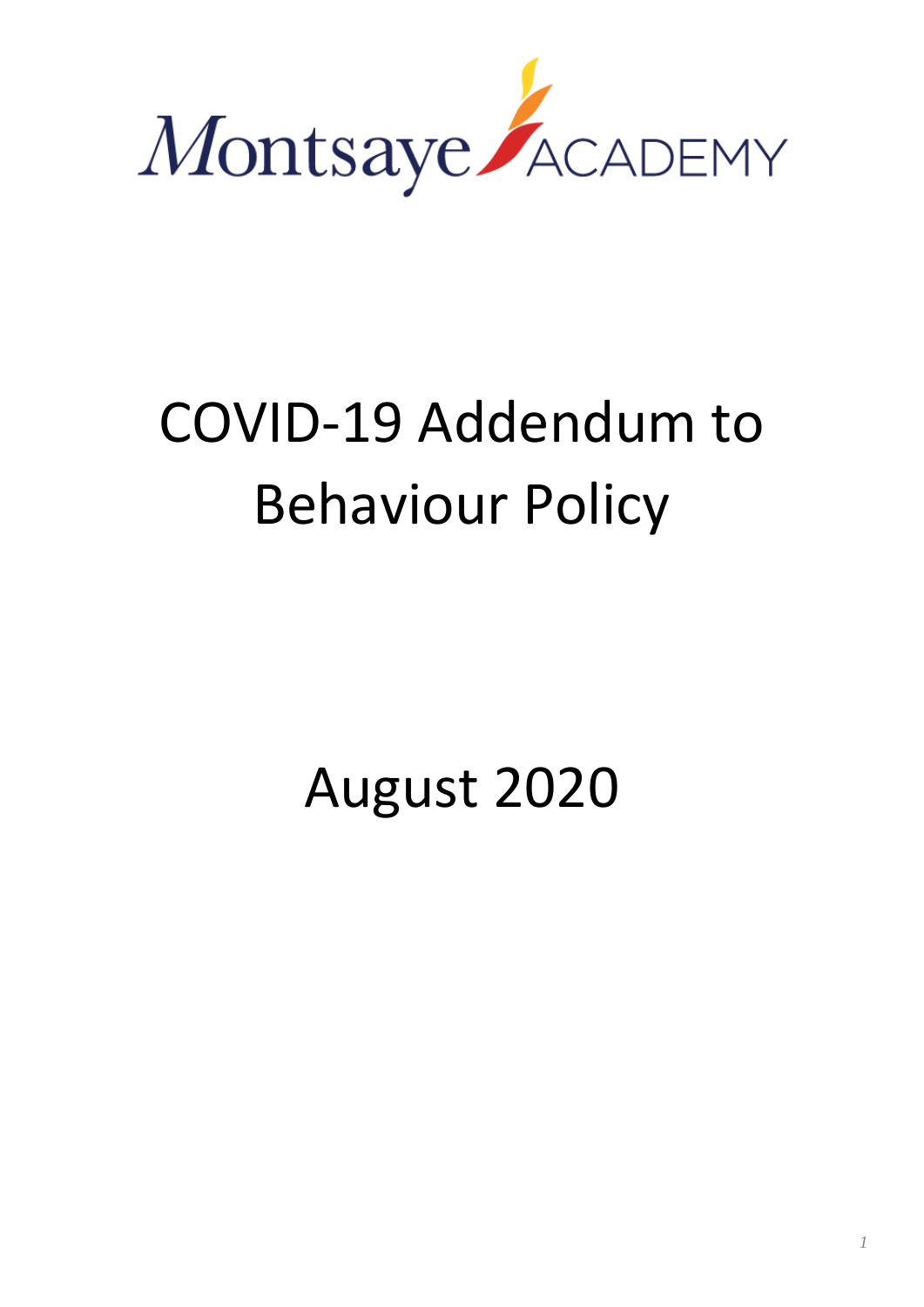#### **Summary of any key COVID-19 related changes.**

In these very difficult and unprecedented times, excellent behaviour which is in-keeping with our values and safeguarding of our students is still at the heart of our policy and practice at Montsaye Academy. The school fully recognises the contribution it can make to protect and support both students and staff amid the Coronavirus epidemic. The aim of this Addendum to our Behaviour Policy is to inform all stakeholders of the key changes to promote a positive and safe learning environment under the guidance set out by the government. Our students' and staff welfare, safety and health are a key priority while they are attending school.

At Montsaye Academy, despite the current challenges we face, it is still our policy to continue with our high standards and expectations of all students, take our students' health and welfare seriously and to act in accordance with our Behaviour Policy to keep them safe. Our changes and processes for dealing with behaviour during COVID–19 are outlined below.

'Safeguarding and promoting the welfare of children is everyone's responsibility. Everyone who comes into contact with children and their families and carers have a role to play in safeguarding children. In order to fulfil this responsibility effectively, all professionals should make sure their approach is child-centred. This means that they should consider at all times, what is in the best interests of the child.'

# **1.1 Introduction**

By attending Montsaye Academy during the COVID–19 pandemic, you are agreeing to uphold and abide by this Addendum to the Behaviour Policy. This policy sets out clear expectations for our students, staff and local community. It clarifies the sanctions that will be in place for any deviation from our high standards and expectations set during the COVID-19 pandemic. Please note that the school reserves the right, at any time, to respond to any incident in a manner that best serves the interests of our students, staff and community.

We expect outstanding behaviour from every student in line with the COVID-19 guidance and associated measures implemented by the school.

The role of Montsaye Academy goes beyond simply preventing poor behaviour, maintaining good order, and upholding our values to systematically promote positive relationships. During this pandemic there are additional and very strict guidelines that students and staff will have to adhere to. This policy is consistently and fairly applied by all staff and underpins effective measures we have taken to continue to provide outstanding provision for our students during the COVID-19 pandemic. School staff, students and parents should all be clear of the high standards of behaviour expected of all students at all times, as detailed in this Addendum to the Behaviour Policy.

# **Objectives**

Our main aim during the COVID-19 pandemic is to provide a safe and secure learning environment following government guidance while in the academy.

During this difficult time there is an even bigger need for a clearly understood and agreed set of expectations with regards to behaviour, specifically around the COVID-19 guidance. The management of behaviour and COVID-19 measures at our school requires every student and staff member to take personal responsibility. They are to adhere to the measures implemented to keep themselves and others safe. We want to work in partnership with parents/carers to ensure their child attends school and stays safe in accordance with the COVID-19 measures.

#### **Supporting students**

Children and young people may have experienced a wide range of social and emotional difficulties which manifest themselves in many ways. These may include becoming withdrawn or isolated, as well as displaying challenging, disruptive or disturbing behaviour. These behaviours may reflect underlying mental health difficulties such as anxiety or depression, self-harming, substance misuse, eating disorders or physical symptoms that are medically unexplained.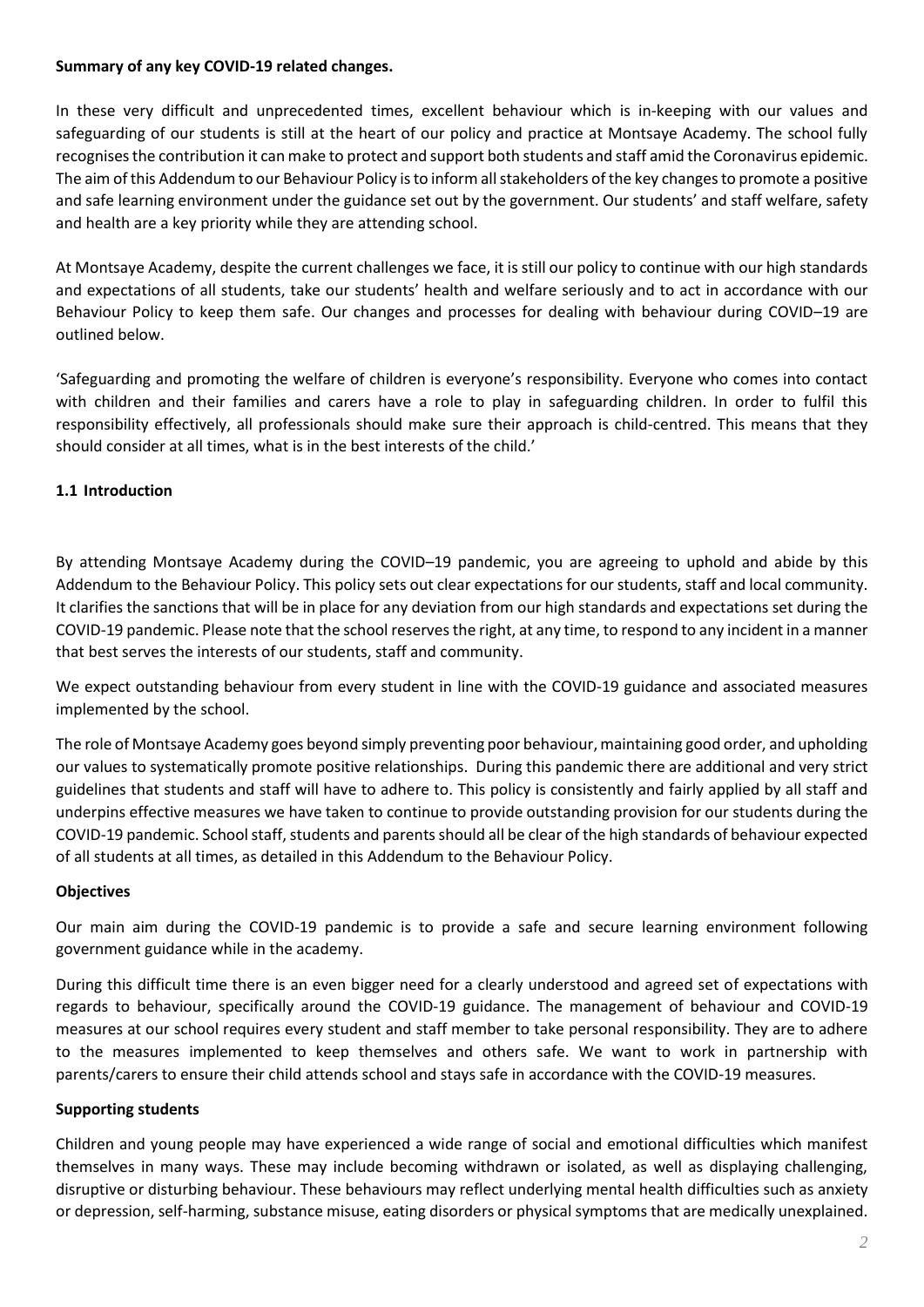Other children and young people may have disorders such as attention deficit disorder, attention deficit hyperactive disorder or attachment disorder which may have been more noticeable during the time of lockdown and self-isolation.

Our experienced staff will work collectively to identify whether a child or young person's behaviour may be related to other underlying issues linked to the COVID-19 pandemic and will support them effectively in these circumstances and will provide advice and guidance on working with other professionals and external agencies where appropriate.

Where a student is identified as having SEN, the school will put the parents and students at the heart of the decisionmaking processes to enable effective personalised adjustments to be put in place in order to meet need. This personalised approach to SEN support will take the form of a four-part cycle through which earlier decisions and actions are revisited, refined and revised with a growing understanding of the student's needs and of what supports the student in making good progress and securing good outcomes. This is known as the graduated approach, which may require access to external professional services to enhance the provisions provided. Appropriate risk assessments will be completed for SEND students.

# **2.1 Code of Conduct – Rules and Expectations during COVID-19**

# **If the health and safety of other students and staff are put at risk by students' behaviour then the parent/carer will be asked to collect the student(s).**

# **General Rules**

All students and staff are expected to follow the general rules set out by the school under the COVID-19 and social distancing guidelines.

#### **Dress code**

Students are to attend school wearing school uniform, on a PE day students are permitted to attend school wearing their PE uniform.

# **Face Masks/Coverings**

- Face masks should be worn in all communal areas including corridors, restaurant and café and when directed to by a member of staff.
- Students should wear their own mask and not share or tamper with anyone else's mask, keeping everyone safe. Failure to follow this may result in a sanction in line with this policy.
- Students should not wear face masks in lessons and must remove them at the request of a member of staff.
- Face masks should be plain in design and appropriate for the school environment.
- When not being used masks should be removed appropriately and stored in a clean and dry re-sealable plastic bag.

# **Banned items**

Chewing gum is banned from the school site. Students found using chewing gum will be asked to dispose of it in an outside bin and required to thoroughly wash their hands again before returning to their teaching room.

# **Code of Conduct**

- All staff and students will be reminded to wash their hands more frequently. Hands should be washed for 20 seconds with running water and soap and dried thoroughly with a paper towel, or hand dryer, alcohol hand rub or sanitiser ensuring that all parts of the hands are covered.
- All staff and students will show good respiratory hygiene, *'catch it, bin it, kill it, wash hands'* approach and avoid touching their face.
- Students and staff should wear a face mask or covering in corridors, the Restaurant and café whilst queueing for food. Students travelling to and from school using school buses or public transport should also wear a mask or face covering.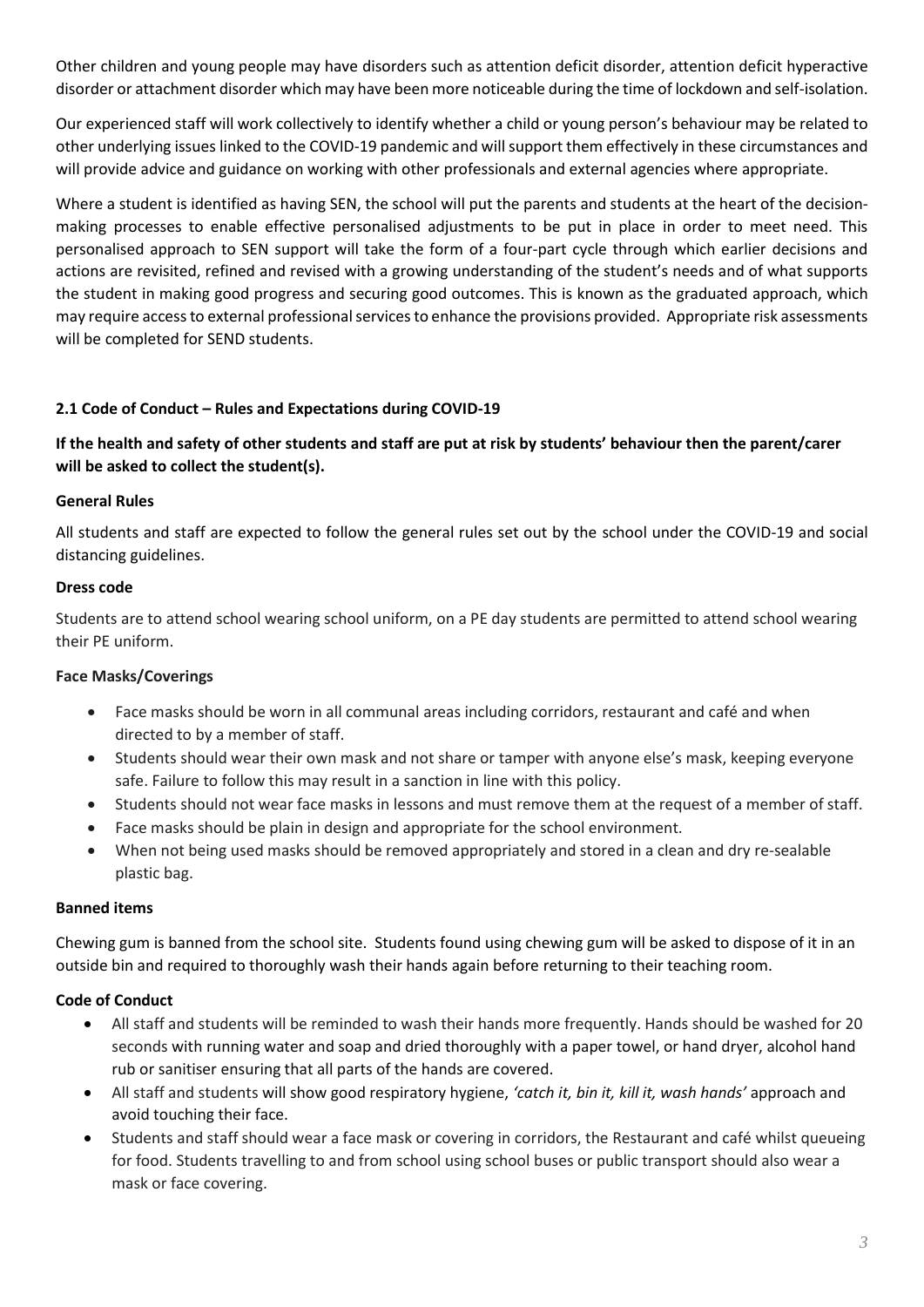- Gatherings of groups of more than 6 students is prohibited and for adults social distancing measures should be observed.
- Students must tell a member of staff immediately if they feel unwell or display any COVID-19 symptoms.
- Students are to move around school in a calm manner, following the one-way system where this is in place, walking on the left and as directed by staff. They should remain in their pods and agreed zones.
- Students are to follow and respect all measures implemented throughout the school including break and lunchtime.
- Students are to wash their hands at every opportunity and when asked by staff and keep hands sanitised.
- Students are expected to wear the correct uniform and follow the expected dress code.
- Students are to remove all outdoor clothing when entering the building and this will have to be kept with you all day.
- Students are expected to 'pack their bags' the night before and ensure they bring their books, equipment, drink and lunch with them. This is especially important as borrowing of equipment, including a water bottles is prohibited due to hygiene reasons.
- Students are to remain in their designated classroom and in their same seat for all timetabled lessons as directed by a member of staff, except when put in pod isolation by a member of staff.
- Students are to adhere to rules in relation to use of bathrooms.
- Students are expected to demonstrate our values of Excellence, Resilience and Aspiration at all times.
- Students are expected to eat at break or lunchtime and only following the agreed measures and in their allocated area.
- Students are expected to drink only water during lesson time.
- Students are not permitted to use mobile phones, electronic devices including headphones on school site, they should be switched off and kept in school bag. The only exception to this rule is following direct permission given from a member of staff who will remain present whilst the device is in use.
- Students are to respect the school environment and will not litter or cause damage to the site.

# **Arriving to school**

- Gatherings of students on or around school site before, during or after school is prohibited.
- Students are to travel to and arrive at school following government guidance.
- Students are to arrive at school at the specified time only.
- Students will enter the school through the main gates and go directly to their pod area where they should wash/sanitise their hands.
- On entry to classroom students will be asked to take off any non-school uniform items, including face covering that should be stored correctly in a clean and dry resealable plastic bag.

# **Exiting the school**

- Students will be dismissed by SLT/PL at the specified time.
- Students must adhere to any COVID-19 measures.
- Students will exit the building through the agreed and allocated exit as instructed by a member of staff.
- Students will wait for school buses in their pod and will be dismissed by SLT/PL when the bus is on site. Face coverings should be used on school and public transport.

# **Lesson Expectations**

All students are expected to follow the ERA lesson expectations as well as the additional COVID-19 measures for acceptable behaviour during lessons:

# **The ERA lesson format**

Every lesson in every subject will start the same way – behaviour and pedagogy linked across the school.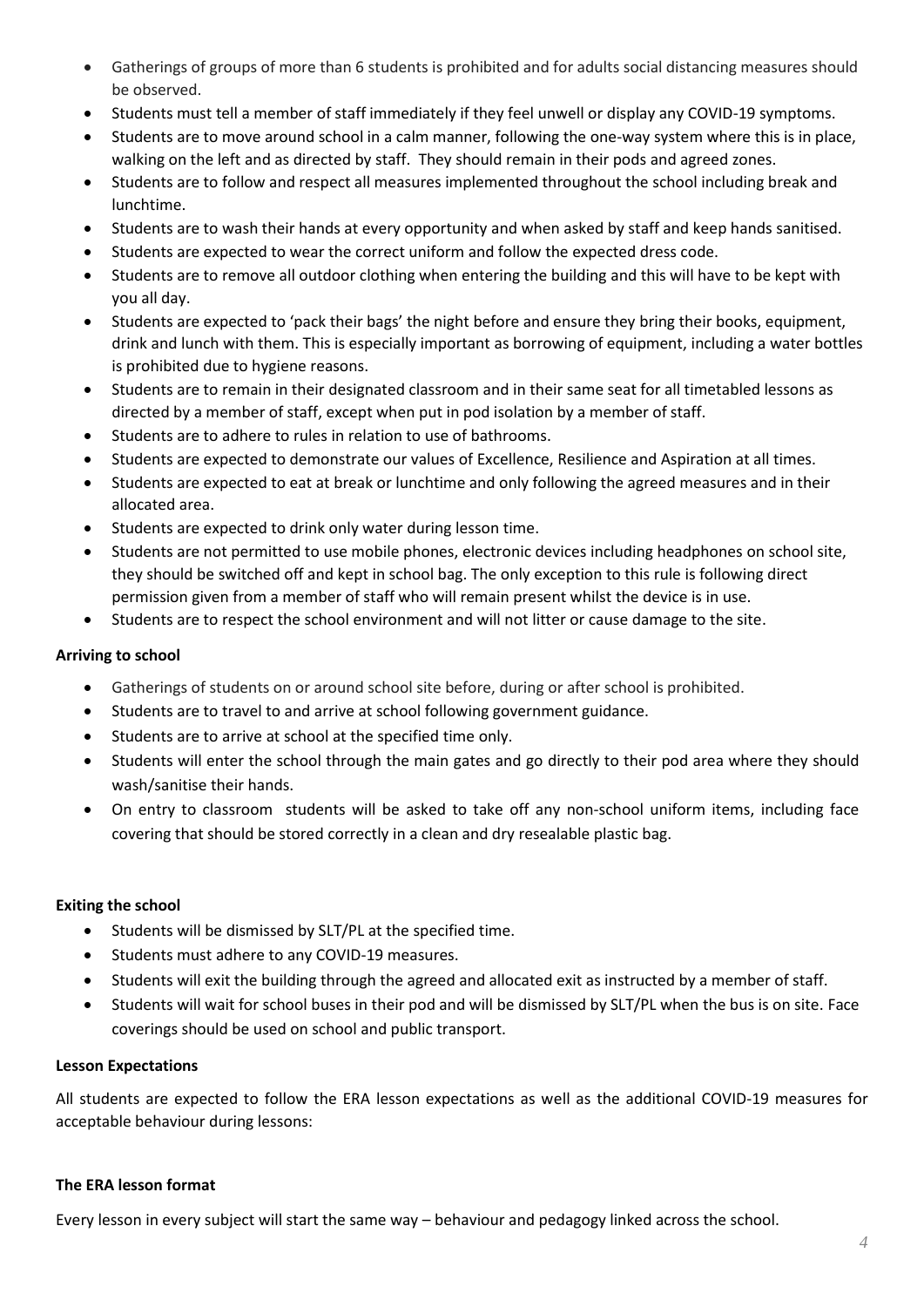#### **ERA Behaviours at the beginning of the lesson where students are moving between classrooms:**

- Students will be managed into the room in silence to allow for an excellent learning climate.
- Staff should be ready to manage them in at an appropriate distance (there will be no lining up in corridors for H&S reasons).
- Students should stand behind their chairs silently and get equipment out on the table ready to learn (for practical lessons, there will be a version of this, e.g. sit in a circle on the floor or line up on the field). Exercise books should be either carried by students in bags or placed in the trays provided in their classroom.

#### **ERA Behaviours at the beginning of the lesson where students are staying in the room and awaiting arrival of staff:**

- Students should read their DEAR books until their teacher arrives, supervised by the pod leadership team.
- When their next class teacher arrives, students in Key Stage 3 should stand silently and wait to be told to sit down by their teacher.

#### **The ERA lesson means that all students will have access to:**

- Recap and retrieval activities at the start of a lesson.
- A shared goal, objective or question to contextualise their learning.
- Structures to help them take pride in their work: dates and titles should be underlined.
- Clear, chunked explanations by the teacher of the knowledge and skills they are learning and practicing.
- Clear, modelled examples of what they are being asked to do and guided practice.
- Chances to practise this for themselves.
- Chances for high quality talk, and opportunities to actively listen.
- Regular, effective questioning techniques to check for understanding (no hands up).
- Regular, timely chances for feedback.
- Students should stay seated at all times, and stay in seating plans they should put their hands up if they need something or need to leave the room.

#### **ERA behaviours at the end of the lesson if students are due to move classrooms:**

- At the end of the lesson, the last 2 minutes will be packing up and students should again stand silently behind chairs before being dismissed a row at a time to avoid congestion at the door/in corridors. Face masks should be worn if moving from one area to another using internal corridors.
- If students are handing in books, they should use the 'front and centralise' system of passing books down the row and centralising them at the front of the room.

#### **ERA behaviours at the end of the lesson if students are due to stay in the room:**

- At the end of the lesson, the last 2 minutes will be packing up and students should then get out their DEAR books and their books for the next lesson, and should then read before their next teacher arrives.
- If students are handing in books, they should use the 'front and centralise' system of passing books down the row and centralising them at the front of the room.

#### **Social times**

Social time will be managed very carefully to ensure that students remain with their pod.

- Students must wait to be dismissed from their pod and must remain in allocated areas throughout break and lunch.
- Students must bring their own lunch with them or can purchase a grab and go lunch from the restaurant or café.
- Students must wear face masks/covering whilst in the queue for food and whilst in corridors and inside areas. They can be removed once students are sat down to eat at one of the tables in the restaurant or café.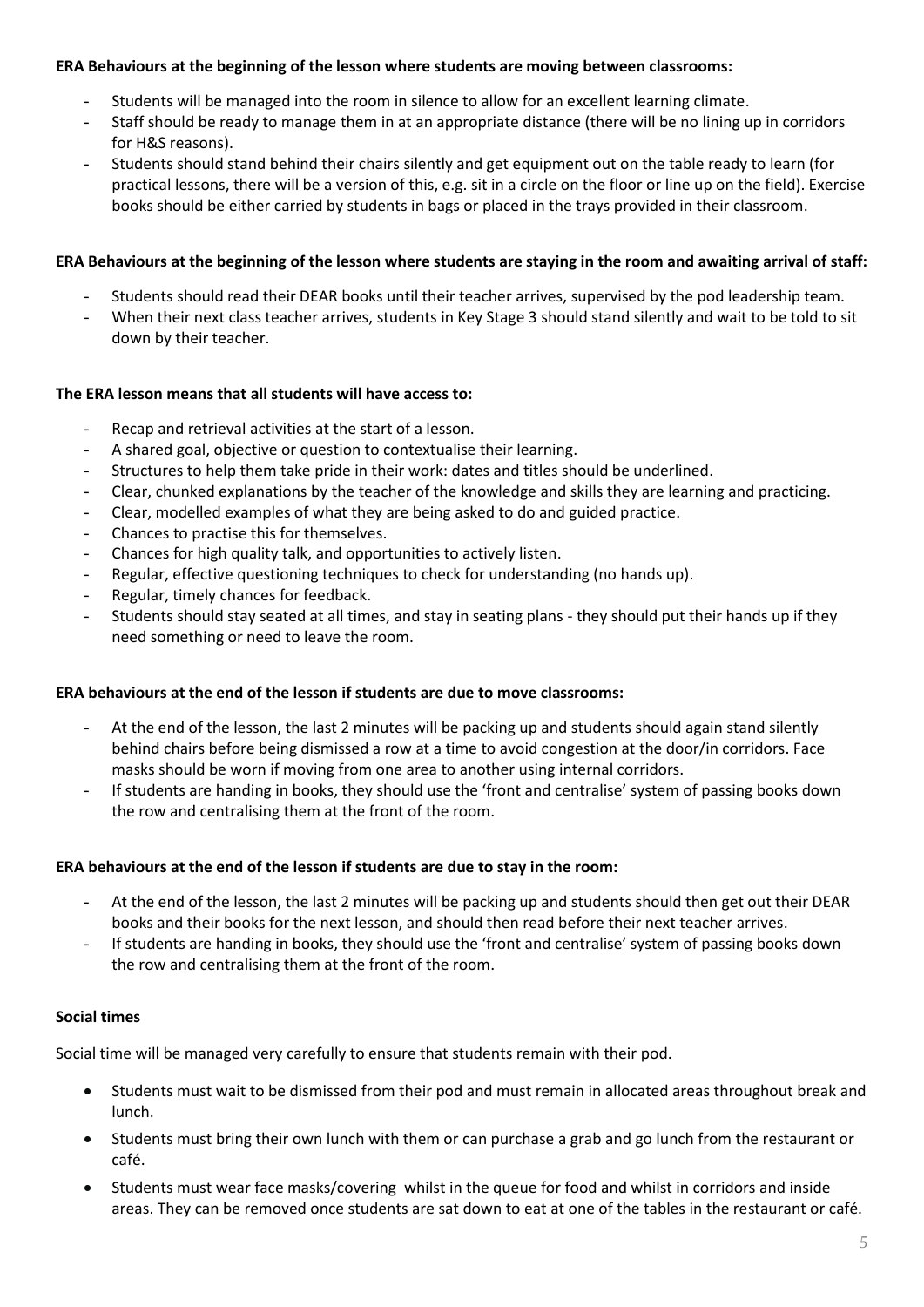- Students will be expected to dispose of litter safely in the bins located in the lunch areas.
- Students must only use the zoned areas they have been allocated.
- Students must use their zoned allocated toilets only.
- Students must only use the seated areas clearly indicated.

# **3.1 Behaviour responsibilities**

All academy staff are responsible for ensuring this policy and procedures are followed, and consistently and fairly applied. Support amongst all staff in the implementation of the policy is essential. Staff play a key role in advising the Principal and Senior Leadership Team on the effectiveness of the policy and procedures. Staff have a responsibility, with the support of the Principal, for creating a safe and secure learning environment with students and staff safety at the forefront.

All staff have a responsibility to deliver high quality learning which fosters a positive ethos and atmosphere for all students within both lessons and the school itself.

Parents and carers are expected to take full responsibility for the conduct and behaviour of their child/children both inside and outside of the school linked to the routines and COVID-19 measures and guidance. Parents and carers are to work in partnership Montsaye Academy in maintaining these new measures linked to Covid-19 and the high standards and expectations of behaviour in line with this policy.

Students are expected to take responsibility for their own conduct and behaviour and will be made fully aware of the new COVID-19 measures outlined in the policy. Students are also expected to adhere to the existing Behaviour Policy and guidance. Students are to report any instances where they believe COVID-19 guidance or safety measures are not being adhered to.

Students are also expected to report any instances of misbehaviour, disruption, violence or bullying as soon as this is witnessed so that it can be dealt with in line with the policy.

The procedures arising from the policy will be developed by the Principal and SLT in consultation with the staff. The procedures will be made very clear to the students, how important these new measures are and that unacceptable standards of conduct and behaviour cannot be tolerated. This is due to the safety of both students and staff during this very difficult time. The procedures will be consistently and fairly applied and promote all guidelines and COVID-19 measures to keep students and staff safe, as well as the wider community.

The school will investigate, as appropriate, reported incidents of student misbehaviour. All incidents will be logged on Go 4 Schools.

If an incident occurs in the classroom the initial responsibility lies with the subject teacher to deal with the incident using the sanctions outlined in this policy. Pod leadership support will be available.

Montsaye Academy will provide frequent briefings on COVID-19 and reiterate measures and guidance with key standards and expectations linked to consistency. All COVID-19 measures are evaluated and risk assessed to ensure the safety of both students and staff.

# **4.1 Behaviour, rewards and sanctions**

Students are expected to demonstrate positive behaviour at all times, this is achieved through the high standards and expectations set by the school fostering mutual respect between all stakeholders and adherence to the academy values.